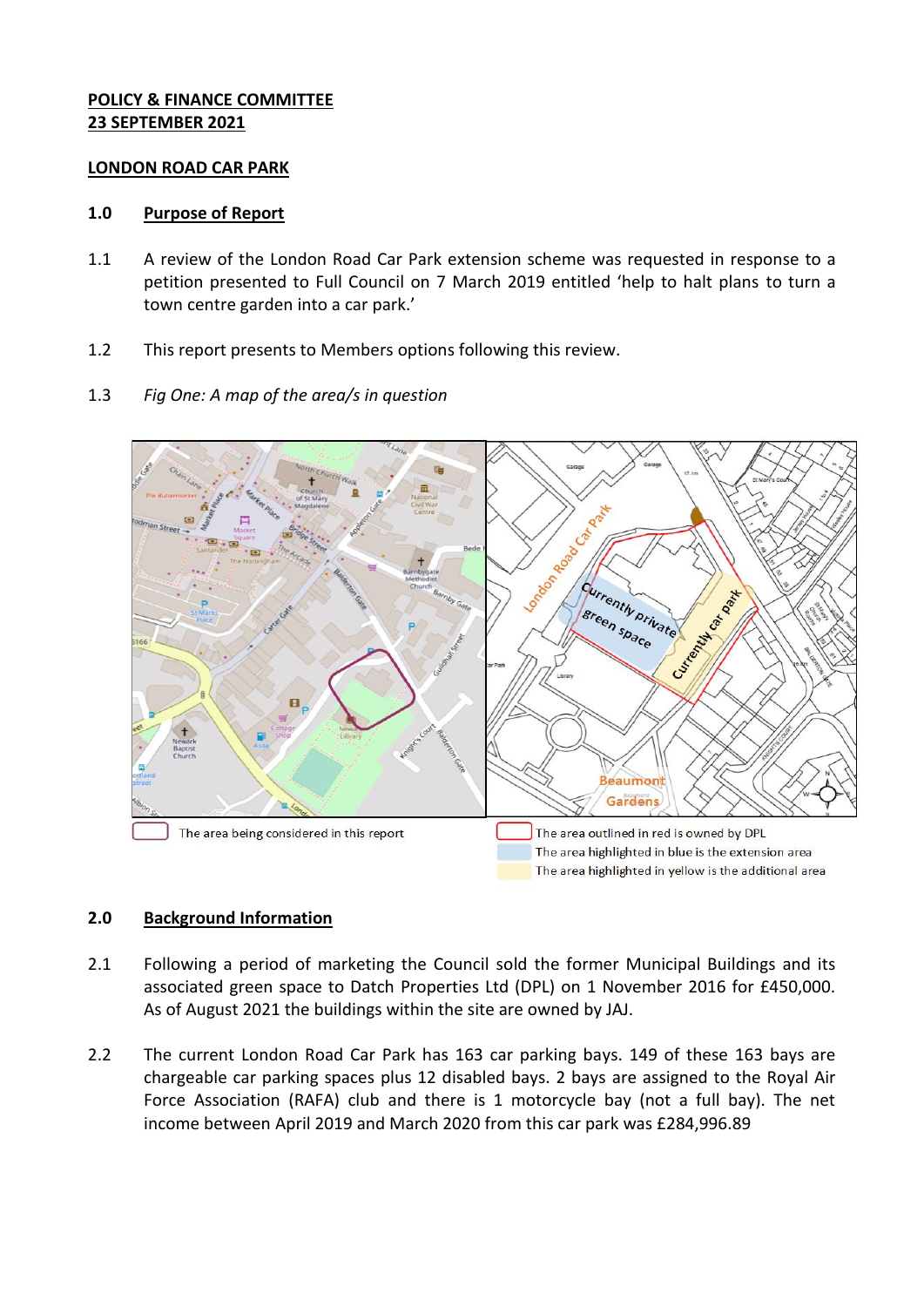- 2.3 The Council had, up until 2019, also been running the car park next to the former Municipal Buildings known as the London Road Annex consisting of 28 spaces surrounding the building (the area in yellow on figure one) on a 50-50 profit share basis with DPL. This secured circa £15k of income for the Council per annum as exampled by the £30,791.26 net income between April 2018 and March 2019 (with £15,395.63 less cost of that income being paid to DPL as a result of the 50-50 profit share arrangement).
- 2.4 Following the operation of the London Road Annex, DPL approached the Council to suggest an extension to the London Road car park utilising existing green space between the former Municipal Buildings and Library (the area highlighted in blue in figure one above). The proposals for this extension were presented to Policy and Finance Committee on 30 November 2017 and the extension of the London Road Car Park was unanimously agreed on the basis of creating 36 spaces. The report presented to Committee included indicative construction costs of £115k, lease costs of £30k per annum with a 2 year lease-free period, and expected gross income of £59k per annum (a net income, after costs of £29k per annum). For awareness, the proposed scheme would create 36 spaces, but only 31 net additional spaces due to the loss of spaces on entry to the site via London Road Car Park.
- 2.5 Following the grant of planning permission for the car park extension at the Planning Committee in November 2018 (8 votes for, 5 votes against and 1 abstention) lease terms were finalised with DPL.
- 2.6 The lease for this land which includes the creation of a car park was signed between the Council and DPL on 22 January 2019. This lease requires to the Council to:
	- 1. Create the car park at its expense after grant of permission at some point within the lease period.
	- 2. After a rent free period of 2 years, to pay to DPL, or any successor in title, £30k per annum for a minimum period of 25 years (regardless of whether or not the land has been developed as a car park).
- 2.7 The lease explicitly states that the first opportunity the Council has to break the lease is after 15 years with a 6 months' notice. This means the Council is tied to the current arrangements until January 2034, unless an alternative is negotiated.

#### **3.0 Proposals**

- 3.1 As a starting point it is clear, as a matter of fact and law, that the Council remains in the position that it is required to implement a car park on the land. However the Council could seek to negotiate its release from this obligation should it consider this appropriate. To aid debate and discussion Members are presented with a range of options. The financial, legal, and other consequences of options available (and other options explored which are no longer available) are explored in the Exempt paper elsewhere on the agenda.
- 3.2 Options open to the Council:
	- a) Seek to enter into negotiations with DPL to buy back the Land;
	- b) Implement the approved scheme which has planning permission (implement the 'Approved Extension' including the associated tree removal);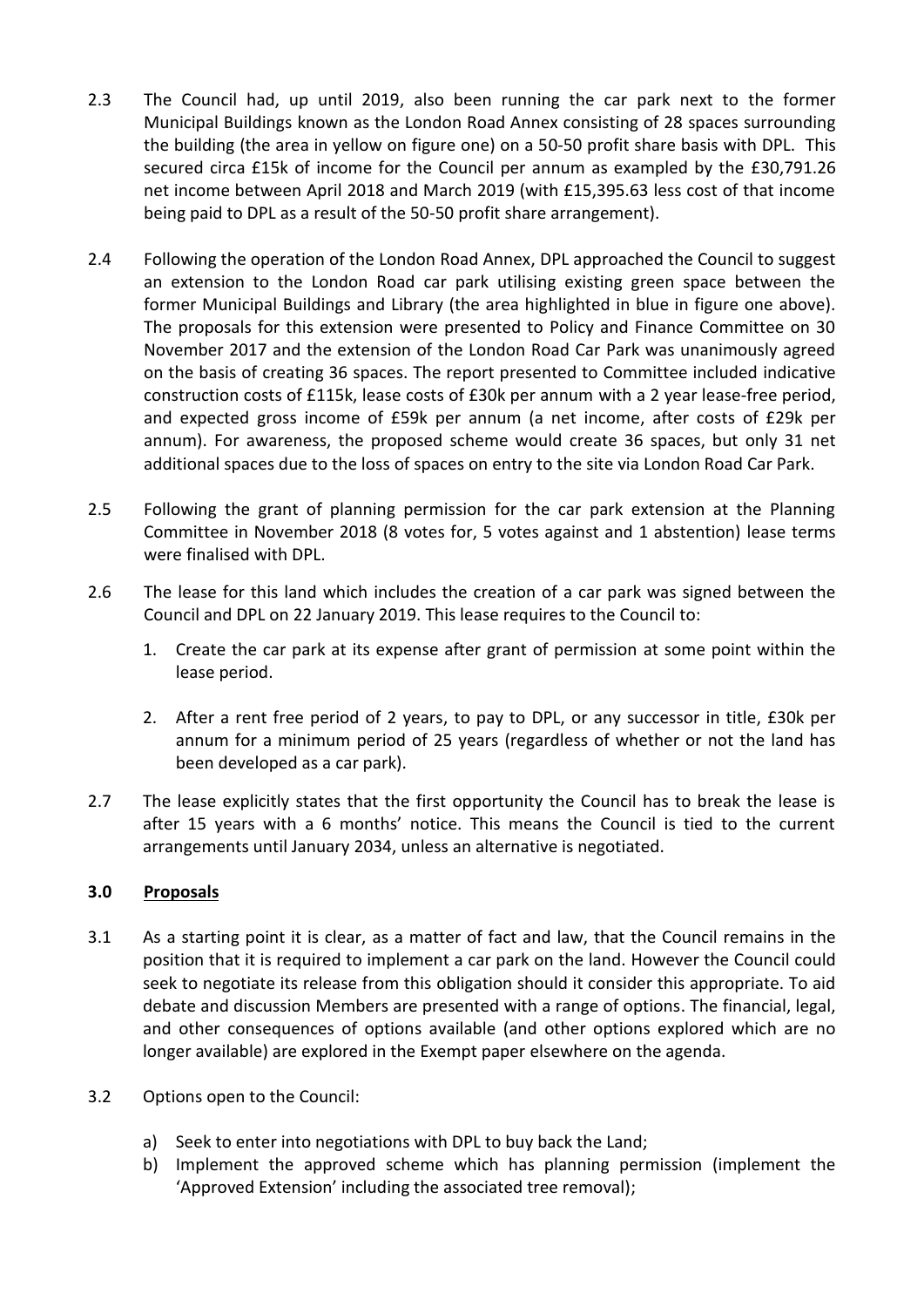- c) Implement a revised scheme (implement the 'Approved Extension' but retain one tree nearest the Municipal Building) subject to planning permission;
- d) Do nothing and provide a car park at some point prior to the end of the current lease.
- 3.3 Having considered all of the options in detail, it is recommended by Officers that Members pursue Option B above. The reasons for this recommendation is that the scheme has previously been unanimously approved by the Policy & Finance Committee (2017), it has received full planning permission, there is a legally binding lease agreement in place with the land owner. The options regarding the purchasing of the site or doing nothing to the site and continuing to pay the lease liabilities involve significant additional costs and do not offer value for money for the local taxpayer.
- 3.4 It remains open for Members to consider all options, provided the implications are fully understood.

## **4.0 Equalities Implications**

4.1 There are equalities implications within some of the options for development of the Car Park. There are no equalities implications not already addressed with the recommended option.

## **5.0 Digital Implications**

5.1 None.

# **6.0 Financial Implications (FIN21-22/7747)**

- 6.1 Of the original £115,000 capital budget, approved by Policy and Finance Committee on 30 November 2017, for the extension to London Road car park, £7,593 has already been incurred on scoping and planning works carried out in 2018/19. Therefore in 2020/21 there is a remaining Capital Budget available of £107,407. Should the scheme not go ahead based on the original approval the £7,593 expended would be abortive and need to be charged to the general fund revenue account.
- 6.2 The Council has made the first payment of £30,000 which became due this year after the initial two year rent free period and is contractually committed to continued annual lease payments of £30,000 per annum for the remaining 22 years of the lease.
- 6.3 Should the decision be to not implement the currently approved scheme and buy back the land without implementing a car park, the Council would need to finance this purchase through the Change Management Reserve. Annual additional income forecast to be received based on the currently approved scheme of a car park would be forfeited and there would be, currently unquantifiable, costs in relation to the upkeep and maintenance of the green space.
- 6.4 Should the decision be to implement the scheme as is, based on a recent procurement exercise, there would be a need to increase the capital budget in order to fund the works to the car park. The details of this are in the exempt report. The future annual revenue implications of this would mean that net income from the car park would outweigh the cost of borrowing and hence over the life of the lease agreement would generate a surplus.